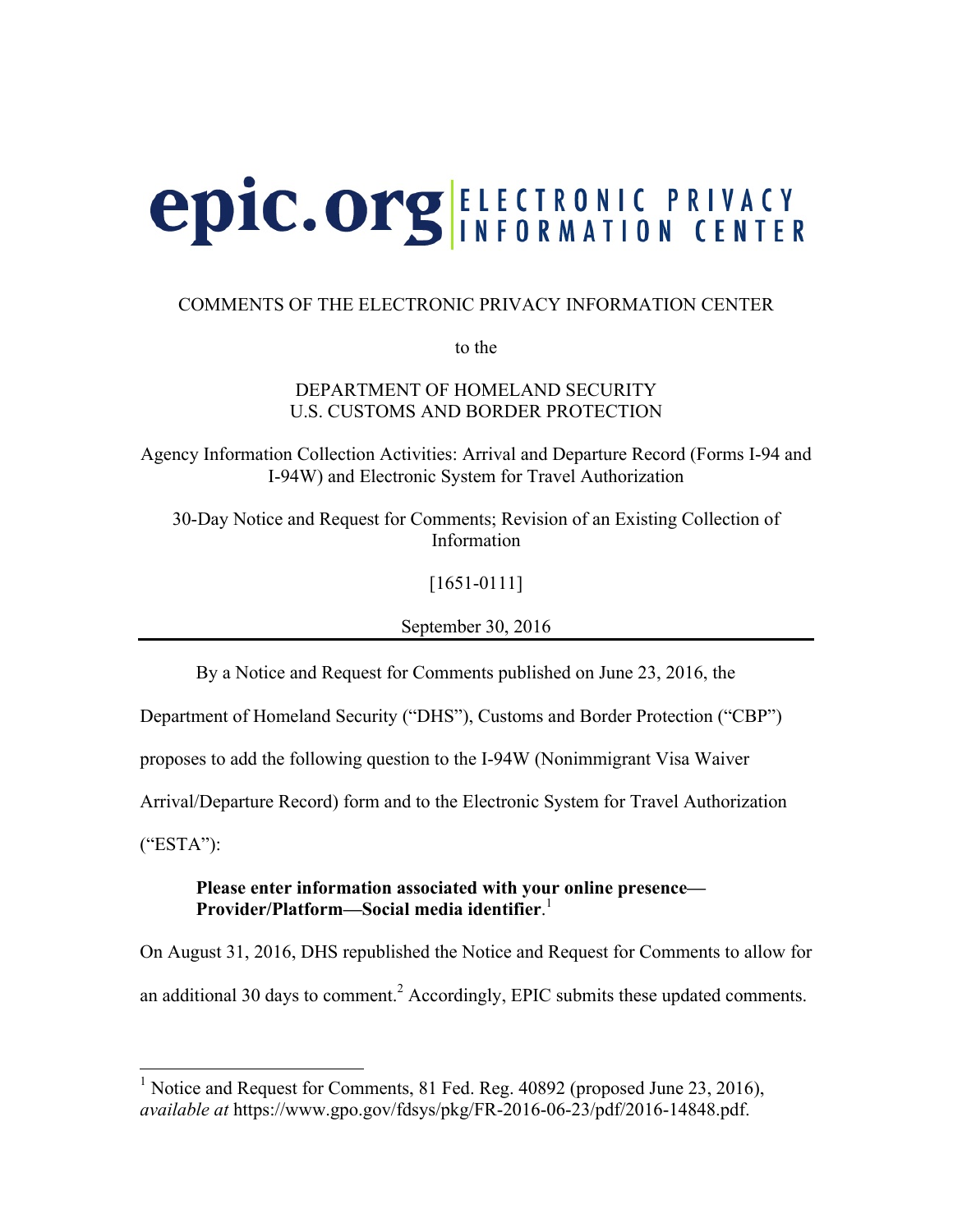The agency states, "collecting social media data will enhance the existing investigative process and provide DHS greater clarity and visibility to possible nefarious activity and connections by providing an additional tool set which analysts and investigators may use to better analyze and investigate the case." DHS has provided little other details about the use of the social media identifiers it plans to collect.

Pursuant to DHS's Notice and Request for Comments, the Electronic Privacy Information Center ("EPIC") submit these comments to urge the agency to: (1) withdraw its proposal to collect social media identifiers; and (2) review the appropriateness of the agency's current use of social media analysis.

## **I. Introduction**

EPIC is a public interest research center in Washington, D.C. EPIC was established in 1994 to focus public attention on emerging civil liberties issues and protect privacy, the First Amendment, and constitutional values.<sup>3</sup> EPIC has a particular interest in preserving the right of people to engage in First Amendment protected activities without the threat of government surveillance.

EPIC previously sued DHS to obtain documents related to a DHS social network and media monitoring program.<sup>4</sup> These documents revealed that the agency had paid over \$11 million to an outside company, General Dynamics, to engage in monitoring of social

<sup>2</sup> Notice and Request for Comments, 81 Fed. Reg.  $60014$  (proposed August 31, 2016), *available at https://www.gpo.gov/fdsys/pkg/FR-2016-08-31/pdf/2016-20929.pdf.*<br><sup>3</sup> EPIC, *About EPIC* (2016), https://epic.org/epic/about.html.

<sup>&</sup>lt;sup>4</sup> EPIC, *EPIC* v. Department of Homeland Security: Media Monitoring, https://epic.org/foia/epic-v-dhs-media-monitoring/.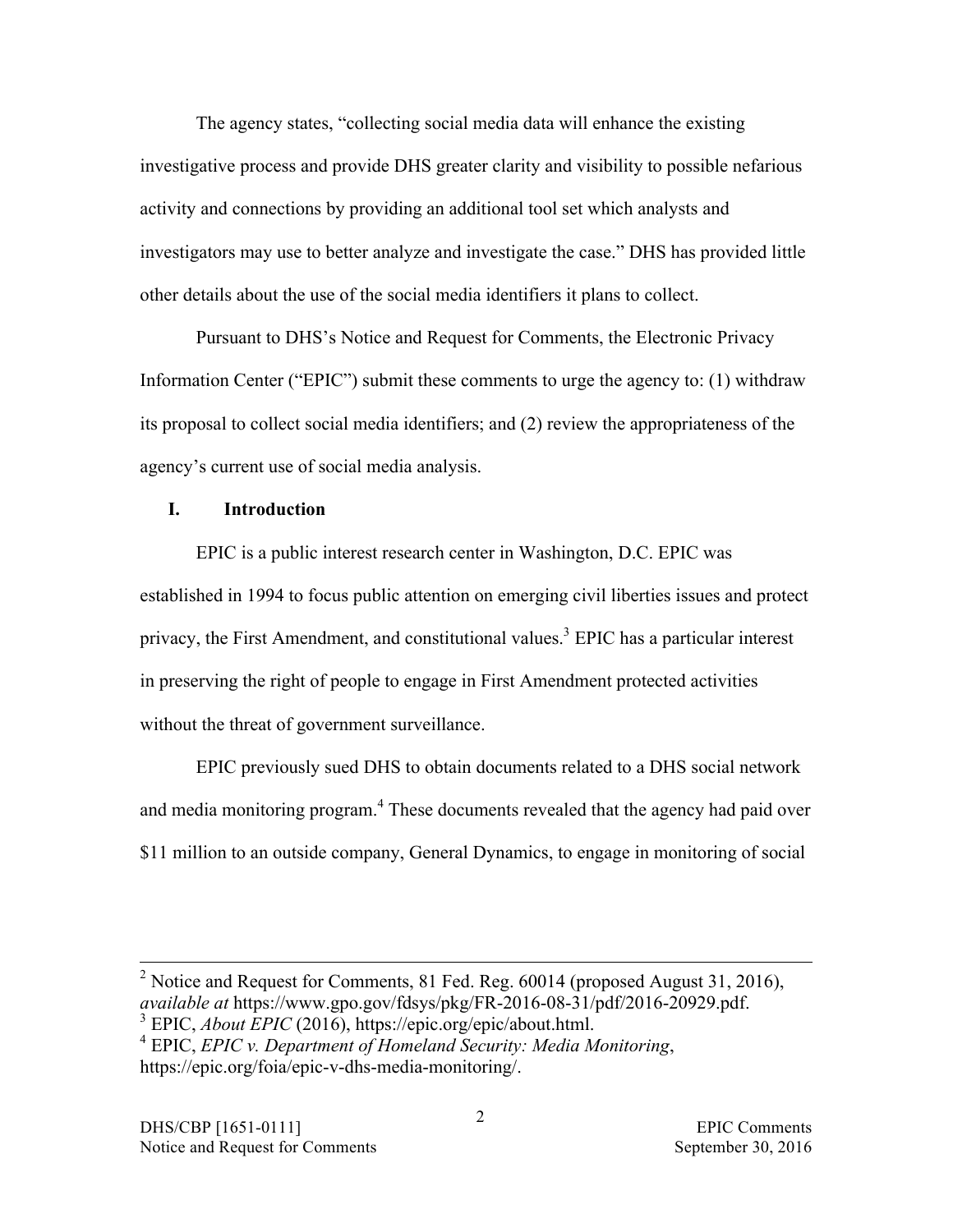networks and media organizations and prepare summary reports for DHS.<sup>5</sup> According to DHS documents, General Dynamics would "monitor public social communications on the Internet," including the public comments sections of NYT, LA Times, Huff Po, Drudge, Wired's tech blogs, and ABC News.<sup>6</sup> DHS also requested monitoring of Wikipedia pages for changes<sup>7</sup> and announced its plans to set up social network profiles to monitor social network users.<sup>8</sup>

DHS required General Dynamics to monitor not just "potential threats and hazards" and "events with operational value," but also paid the company to "identify[] reports that reflect adversely on the U.S. Government [or] DHS . . . . "<sup>9</sup>

Within the documents, DHS clearly stated its intention to "capture public reaction to major government proposals."10 DHS instructed the media monitoring company to generate summaries of media "reports on DHS, Components, and other Federal Agencies: positive and negative reports on FEMA, CIA, CBP, ICE, etc. as well as organizations outside the DHS."<sup>11</sup>

The documents obtained by EPIC through its Freedom of Information Act lawsuit led to a Congressional hearing on DHS social network and media monitoring program.<sup>12</sup>

 <sup>5</sup> DHS Social Media Monitoring Documents, *available at* https://epic.org/foia/epic-v-dhsmedia-monitoring/EPIC-FOIA-DHS-Media-Monitoring-12-2012.pdf; *See also* Charlie Savage, *Federal Contractor Monitored Social Network Sites*, NYT (Jan. 13, 2012). <sup>6</sup> DHS Social Media Monitoring Documents at 127, 135, 148, 193. <sup>7</sup> *Id.* at 124, 191. <sup>8</sup> *Id.* at 128. <sup>9</sup> *Id.* at 51, 195.

 $10$  *Id.* at 116.

<sup>11</sup> *Id.* at 183, 198.

<sup>12</sup> *See DHS Monitoring of Social Networking and Media: Enhancing Intelligence Gathering and Ensuring Privacy: Hearing Before the Subcomm. on Counterterrorism and Intelligence of the H. Comm. on Homeland Security*, 112th Cong. (2012).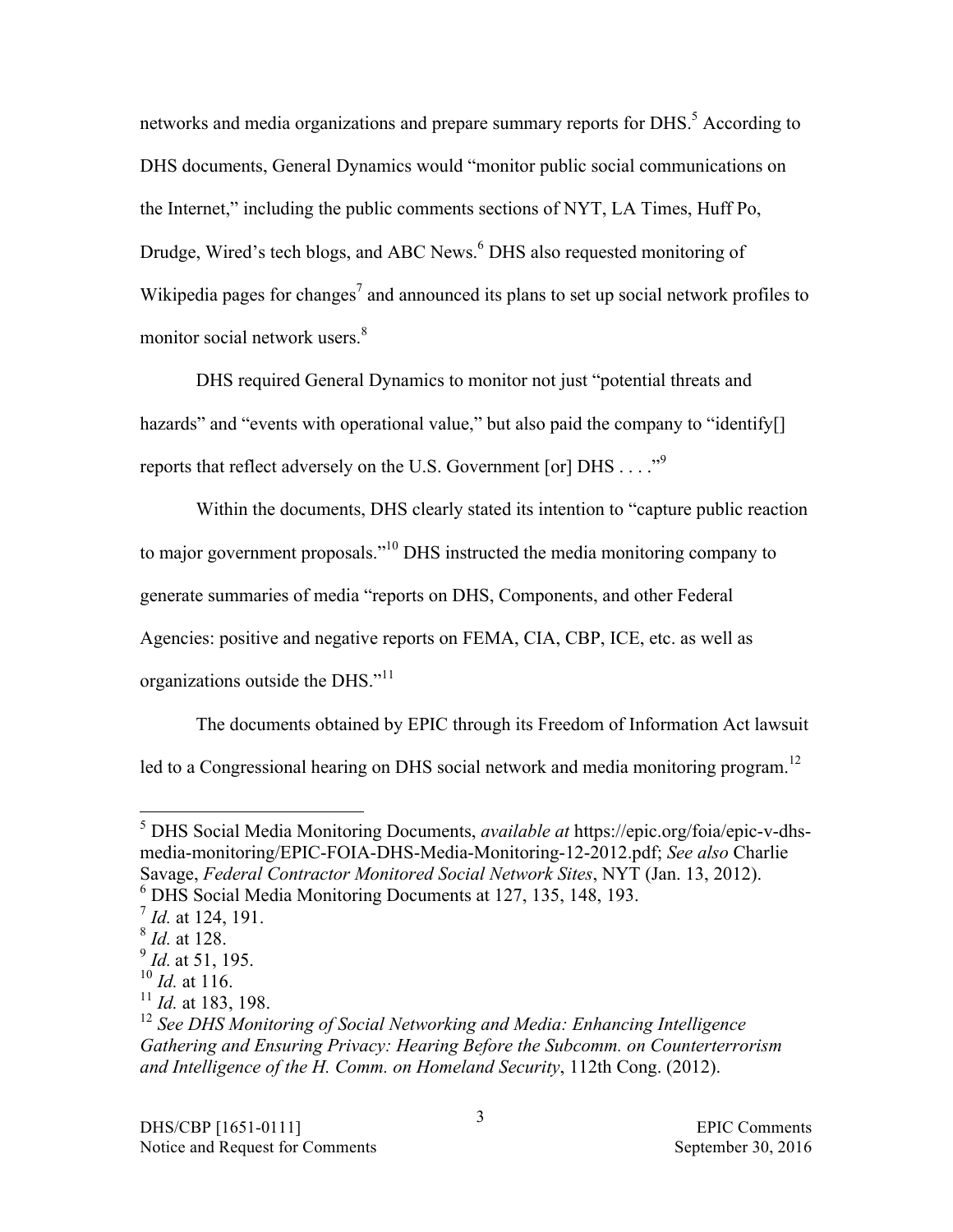EPIC submitted a statement for the record for that hearing opposing the agency's media monitoring and called for the immediate cease of the program.<sup>13</sup>

DHS now proposes collecting social media identifiers of foreigners seeking to visit the United States in order to scrutinize their social media accounts during the vetting process. EPIC opposes this proposal.

# **II. The Lack of Transparency Surrounding DHS's Proposal Increases the Prospect of Abuse, Mission Creep, and Disproportionate Risks for Marginalized Groups**

DHS has stated that the agency will use the social media identifiers as part of the existing investigative process to screen "alien visitors for potential risks to national security and the determination of admissibility to the United States."<sup>14</sup> Little additional information is provided.

It is not clear how DHS intends to use the social media identifiers. In the past, DHS has monitored social and other media for dissent and criticism of the agency.<sup>15</sup> Will the agency monitor for similar speech that is critical of U.S. policy? Will mere dissent constitute grounds for denying entry into the U.S.? Additionally, will alien visitors who provide their social media identifiers open up their social network associations to scrutiny? How long will social media identifiers be retained and who will they be shared

<sup>&</sup>lt;sup>13</sup> Marc Rotenberg, President and Ginger McCall, EPIC Open Government Project Director, *Statement for the Record for Hearing on DHS Monitoring of Social Networking and Media: Enhancing Intelligence Gathering and Ensuring Privacy* (Feb. 16, 2012), https://epic.org/privacy/socialmedia/EPIC-Stmnt-DHS-Monitoring-FINAL.pdf.<br><sup>14</sup> 81 Fed. Reg. at 40892-893.

<sup>&</sup>lt;sup>15</sup> Marc Rotenberg, President and Ginger McCall, EPIC Open Government Project Director, *Statement for the Record for Hearing on DHS Monitoring of Social Networking and Media: Enhancing Intelligence Gathering and Ensuring Privacy*, 1-3 (Feb. 16, 2012).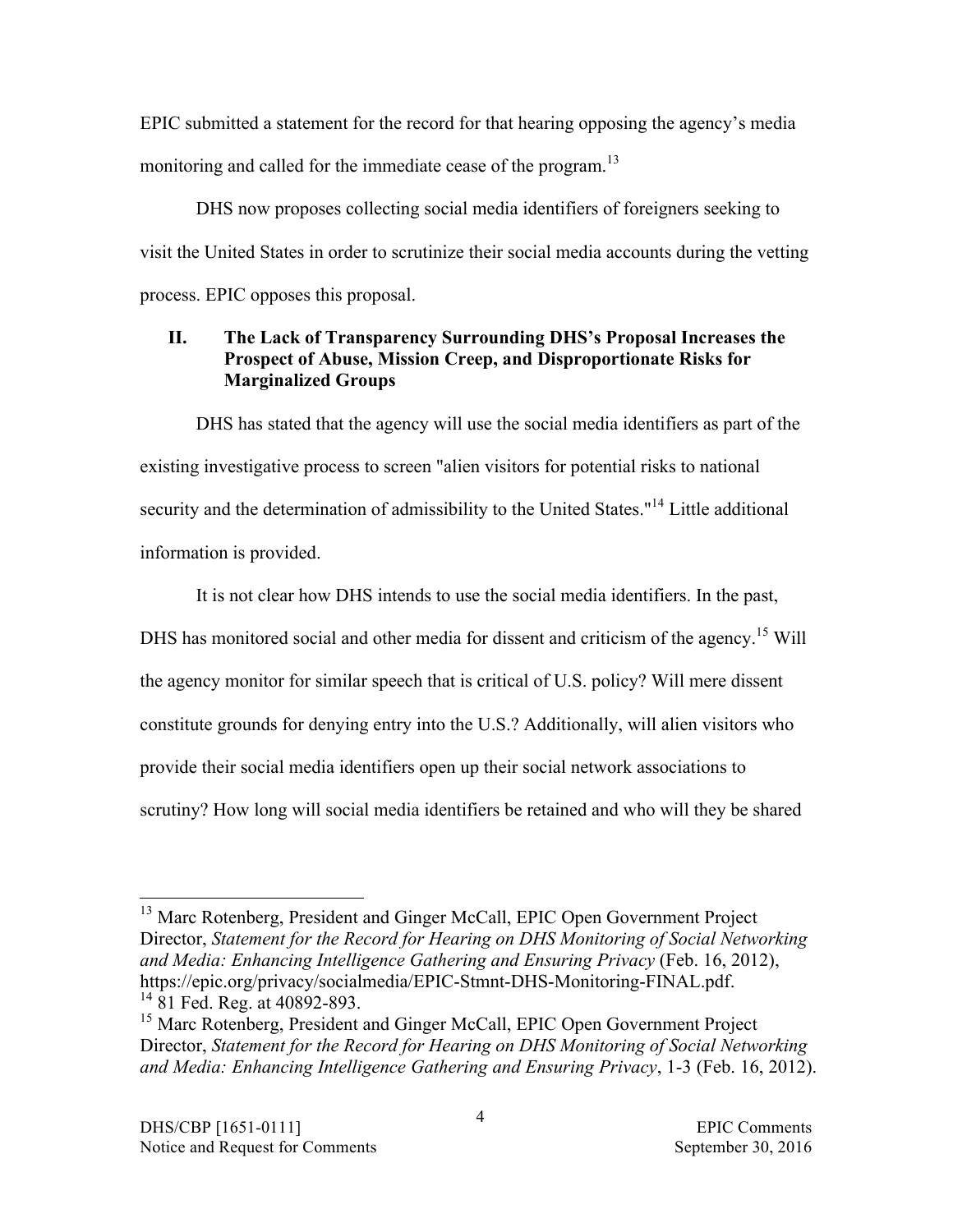with? How will DHS prevent Muslim and Arab Americans from being scrutinized more harshly?

Additionally, what information will the social media identifiers be combined with? Will DHS use the social media identifiers to obtain additional information about he applicant from the social media companies? Will applicants be informed if the information obtained from their social media accounts led to the denial of their application? Answers to these questions and more need to be provided prior to any consideration of DHS inquiry into social media identifiers of people suspected of no crime.

This lack of transparency around a proposal that will scrutinize the social media accounts of individuals not suspected of any wrongdoing leaves the door open for abuse, mission creep, and the disproportionate targeting of Muslim and Arab Americans among other marginalized groups. This proposal is especially alarming in light of DHS's past monitoring of social media for dissent. DHS has provided no details of how the agency will tailor the use of social media identifiers to ensure their use does not expand beyond the stated purpose or be misused to target individuals merely engaged in First Amendment protected activities.

## **III. Indiscriminate Scrutiny of Social Media Accounts Chills First Amendment Protected Activities**

The DHS proposal to collect social media identifiers of visiting aliens implicates the First Amendment and will have a chilling effect. Freedom of speech and expression

5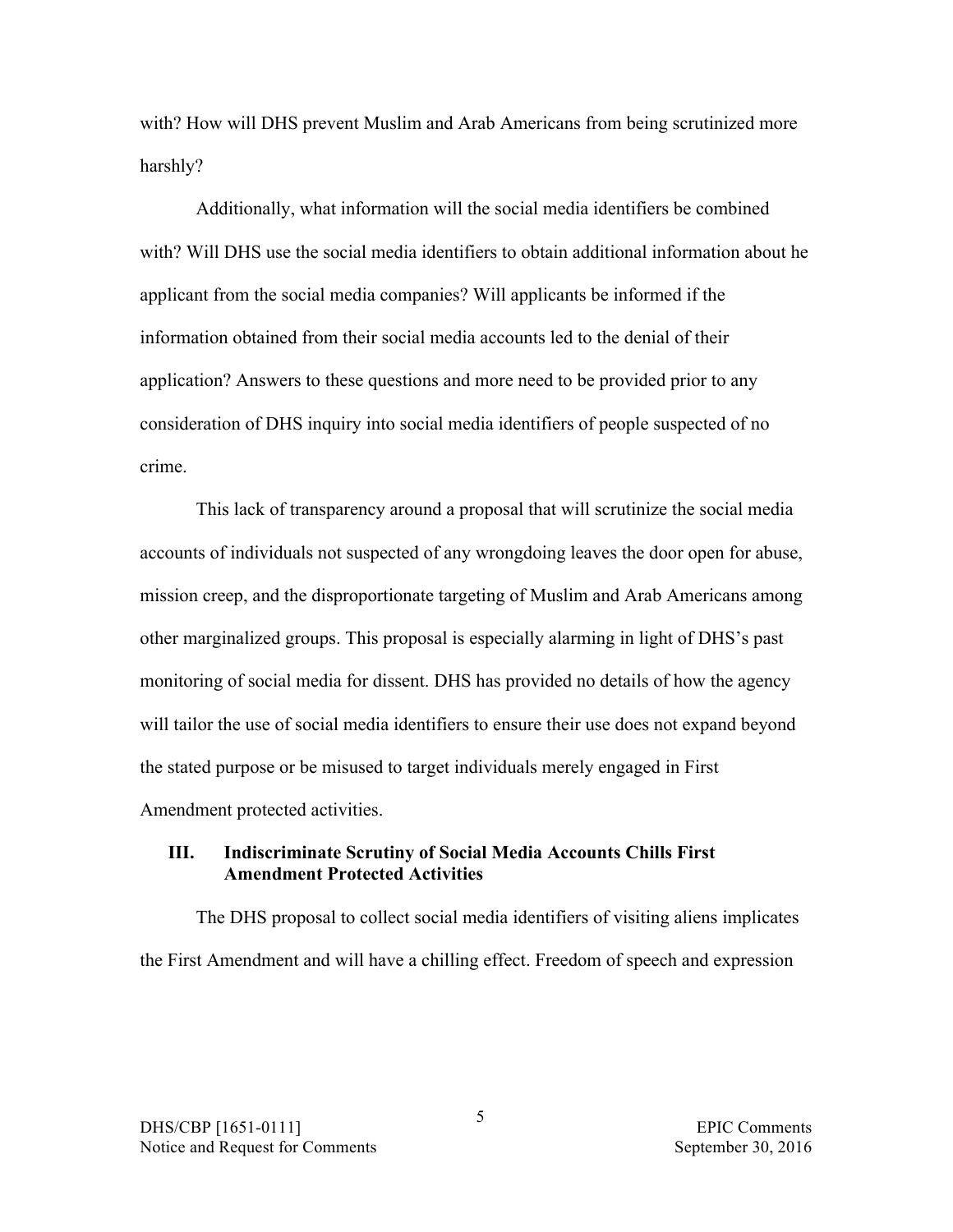are core civil liberties and have been strongly protected by the Constitution and the U.S. courts.<sup>16</sup> These rights extend to non-U.S. citizens.<sup>17</sup>

The proposal states that by viewing social media accounts DHS will have more clarity and visibility into nefarious activity or connections of those applying to enter the country. However, the proposal assumes that what is on social media is really an accurate picture of a person and those that they are close with. People connect with others on social media or a number of reasons. An individual's "friend" on a social media site could range from a close friend to an acquaintance to someone they may never have met. Often individuals connect to people on social media who have completely different perspectives and world views. Furthermore, the proposal fails to state to what extent possible connections will be used in the vetting process and to what extent the social media accounts of U.S. citizens may be used as part of the vetting process.

The proposal also indicates that DHS will view users posts on social media as part of the vetting process but fails to take into account that posts on social media can be taken completely out of context. Many individuals have been on social media for years and have effectively created a permanent archive of their lives that has the potential to

 <sup>16</sup> *See, e.g.*, *United States v. Stevens*, 130 S. Ct. 1577, 1585 (2010) (holding that the "First Amendment itself reflects a judgment by the American people that the benefits of its restrictions on the Government outweigh the costs"); *see also NAACP v. Alabama ex. rel. Patterson,* 357 U.S. 449 (1958) (finding that membership lists of political and religious organizations implicates significant First Amendment interests). <sup>17</sup> *See* David Cole, *Are Foreign Nationals Entitled to the Same Constitutional Rights as* 

*Citizens?*, 25 T. Jefferson L. Rev. 367-388 (2003) ("foreign nationals are generally entitled to the equal protection of the laws, to political freedoms of speech and association, and to due process requirements of fair procedure where their lives, liberty, or property are at stake.").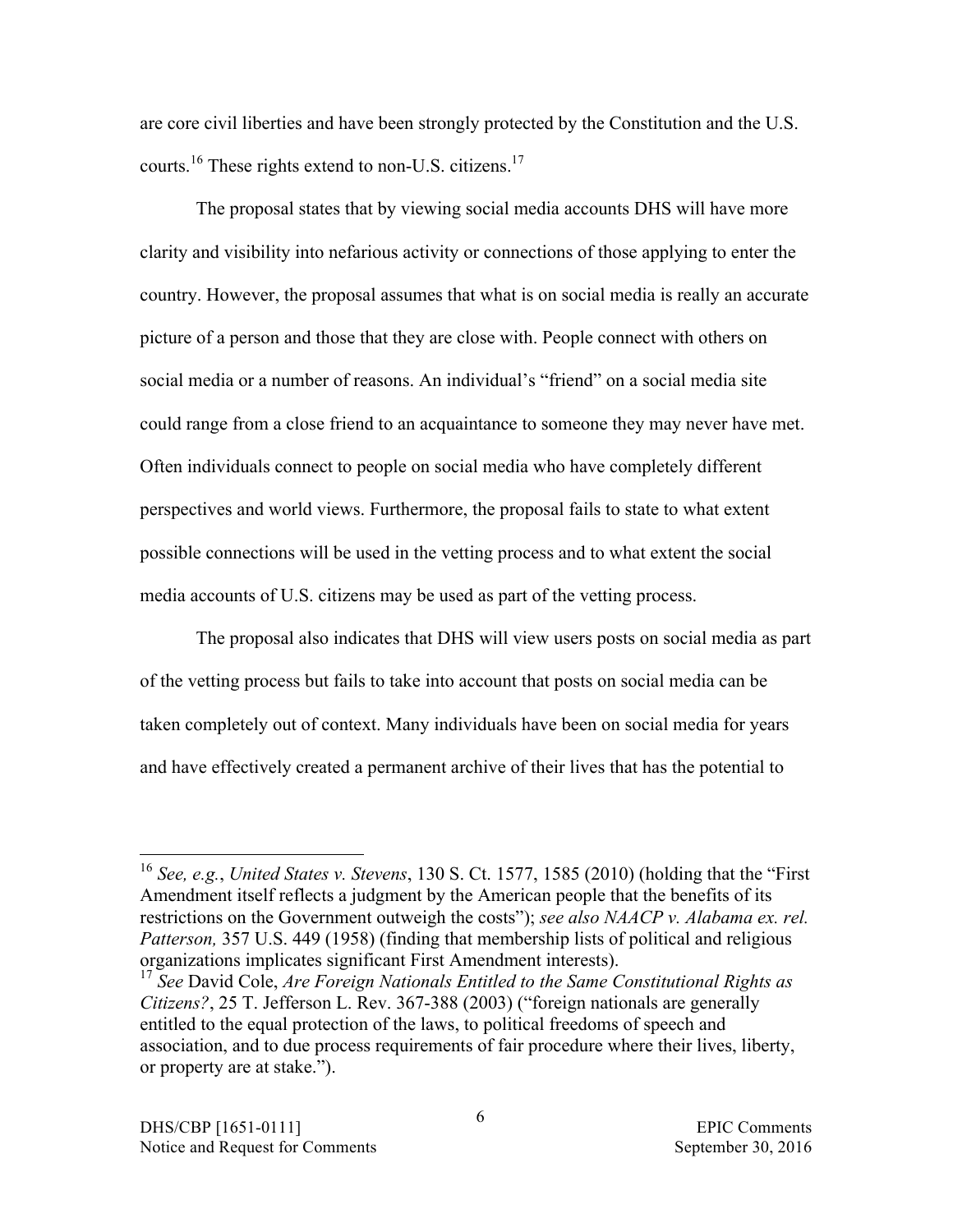come back and haunt them later.<sup>18</sup> Teenagers are routinely warned to be careful of what they post on social media for the implications it may have on their future,<sup>19</sup> however both teenagers and adults have made posts on social media which they later regret and may not be an actual reflection of who they are.<sup>20</sup> The same considerations should be taken into account when using social media to vet those entering the country. Social media does not necessarily reflect who a person truly is and taking posts out of context has the potential to wrongly deny people entry for an inside joke or posturing that the DHS does not understand from viewing certain information in isolation.<sup>21</sup> Furthermore, in addition to what is on social media the proposal runs the risk of making what is not on social media seem suspect. Some individuals may not be active on social media or may not have any social media accounts at all and the DHS has failed to say what impact, if any, this may have on the vetting process.

Government programs that threaten important First Amendment rights are immediately suspect and should only be undertaken where the government can

 <sup>18</sup> danah boyd et. al., *Social Media Surveillance and Law Enforcement*, DATA & CIVIL RIGHTS, Oct. 27, 2015, http://www.datacivilrights.org/pubs/2015-

<sup>1027/</sup>Social\_Media\_Surveillance\_and\_Law\_Enforcement.pdf. <sup>19</sup> Franki Rosenthal, *Caution ahead: The dangers of social media*, SUN SENTINEL, Feb. 2, 2016, http://www.sun-sentinel.com/teenlink/college/tl-caution-ahead-the-dangers-of-

social-media-20160202-story.html. <sup>20</sup> Alyssa Giacobbe, *6 ways social media can ruin your life*, BOSTON GLOBE, May 21, 2014, https://www.bostonglobe.com/magazine/2014/05/21/ways-social-media-can-ruin-

your-life/St8vHIdqCLk7eRsvME3k5K/story.html. <sup>21</sup> boyd et. al., *Social Media Surveillance*; Brandon Giggs, *Teen failed for Facebook 'joke' is released*, CNN, Jul. 13, 2013 (http://www.cnn.com/2013/07/12/tech/socialmedia/facebook-jailed-teen/ (discussing a teenager who was arrested after making a "threat" that, when viewed in context, appears to be sarcasm); Ellie Kaufman, *Social Media Surveillance Could have a Devastating Impact on Free Speech. Here's Why.*, MIC, Jan. 19, 2016, https://mic.com/articles/132756/social-media-surveillance-could-have-adevastating-impact-on-free-speech-here-s-why#.7JAYtQm0V.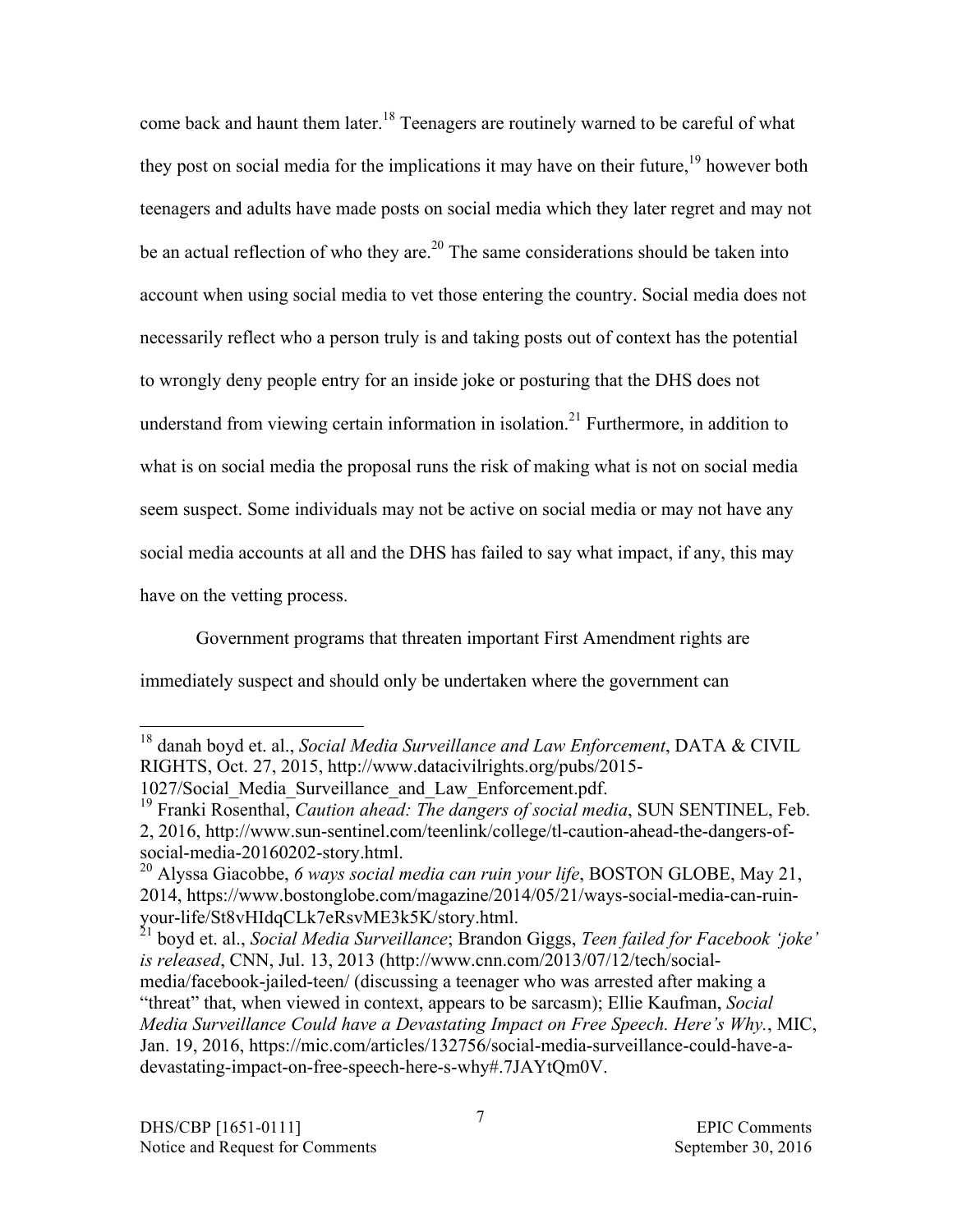demonstrate a compelling interest that cannot be satisfied in other way.<sup>22</sup> Government programs that potentially scrutinize online comments, dissent, and criticism for the purpose of vetting alien visitors prior to entry into the U.S. send a chilling message to all users of social media—which increasingly provides important forums to share ideas, engage in debates, and explore new ideas.

Providing one's social media identifiers may be voluntary, but it is of little comfort. Most applicants will feel pressure to provide the information over concerns that withholding such information will seem suspect and reflect negatively on their application.

# **IV. The Demand for an Individual's Personal Identifier Raises Particular Privacy Concerns**

The request for "social media identifiers" raises a related concern – this particular type of personal information is the key that ties together discrete bits of personal data.<sup>23</sup> In the past, the United States has sought to regulate the collection and use of the Social Security Number precisely because of the concern that is leads to government profiling.<sup>24</sup> More recently, the availability of the SSN has been shown to contribute to identity theft and financial fraud. $25$ 

 <sup>22</sup> *See, e.g.*, *NAACP v. Button*, 83 S. Ct. 328 (1963); *Citizens United v. Fed. Election Comm'n*, 130 S. Ct. 876 (2010).<br><sup>23</sup> Social Security Numbers, EPIC, https://epic.org/privacy/ssn/.

<sup>&</sup>lt;sup>24</sup> See Use of Social Security Number as a National Identifier, Before the Subcomm. on *Social Security of the House Comm. on Ways and Means*, 102nd Cong. (1991) (statement of Marc Rotenberg, Computer Professionals for Social Responsibility; Privacy Act of 1974, 5 U.S.C. §552a (2016).

 $25$  FTC, Security in Numbers: SSNs and ID Theft (Dec. 2008), https://www.ftc.gov/sites/default/files/documents/reports/security-numbers-socialsecurity-numbers-and-identity-theft-federal-trade-commissionreport/p075414ssnreport.pdf.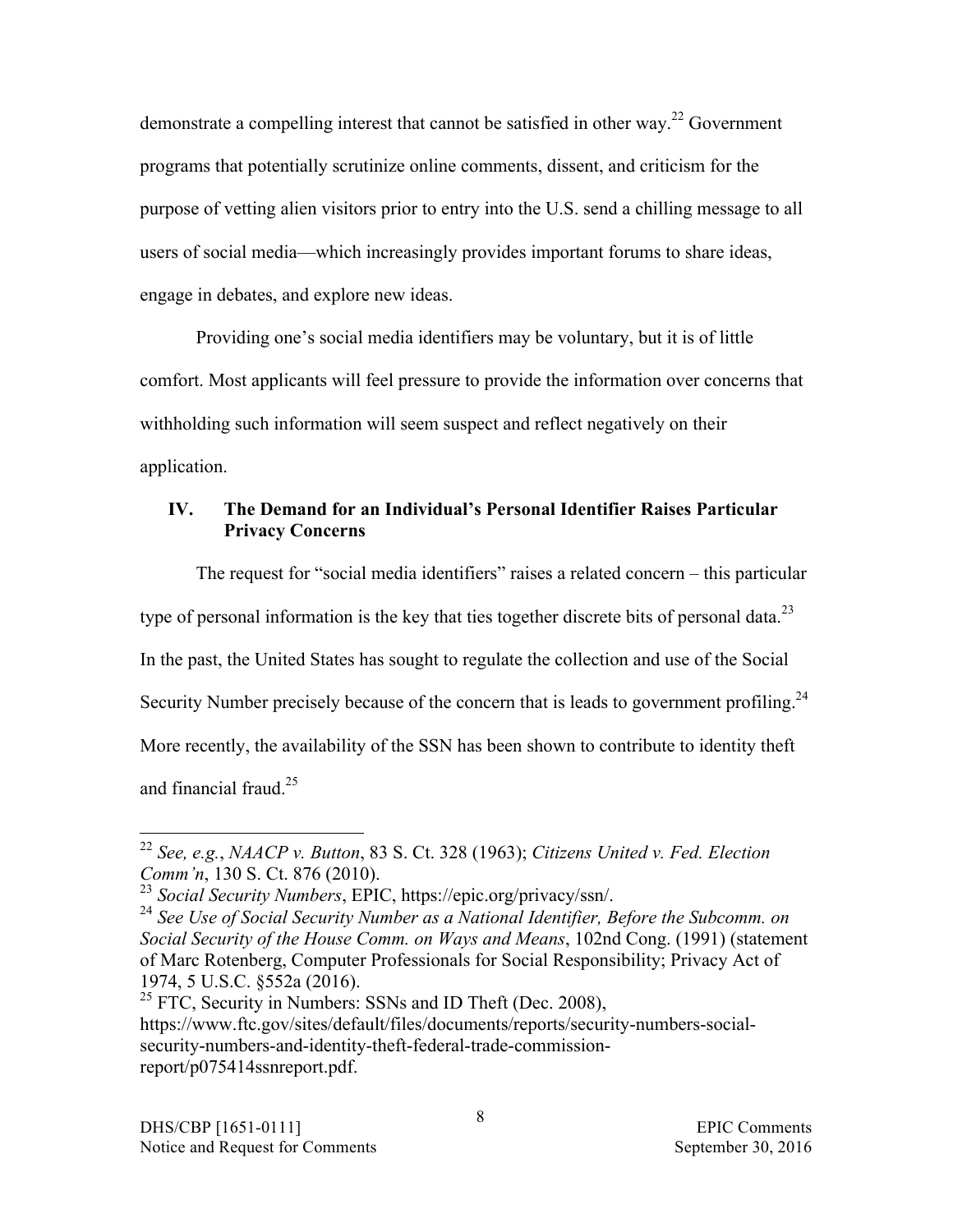A social media identifier is not private in the sense that it is a secret. But the collection of a social media identifier by the government does raise privacy concerns because it enables enhanced profiling and tracking of individuals.

For this reason, as well, we urge the agency to withdraw the proposal.

## **V. EPIC Recommendations**

The problems with collecting social media identifiers and scrutinizing the social media accounts of persons not suspected of any wrongdoing are significant and farreaching. DHS has provided little transparency in how the agency plans to use social media identifiers collected from alien visitors. Such opaqueness in DHS's proposal to collect social media identifiers provides little comfort that DHS will provide the transparency necessary to ensure that the program is subject to appropriate oversight and accountability.

EPIC urges DHS to withdraw its proposal to collect social media identifiers from alien visitor applicants. Additionally, EPIC recommends that any current use of social media analysis by DHS should be reviewed to determine whether it is necessary, whether it undermines First Amendment protected activities, and to determine what safeguards are in place and if the safeguards ensure appropriate oversight and public transparency.

#### **VI. Conclusion**

EPIC respectfully requests that DHS reconsider its proposal to collect social media identifiers. The proposal is contrary to First Amendment rights of speech, expression, and association.

9